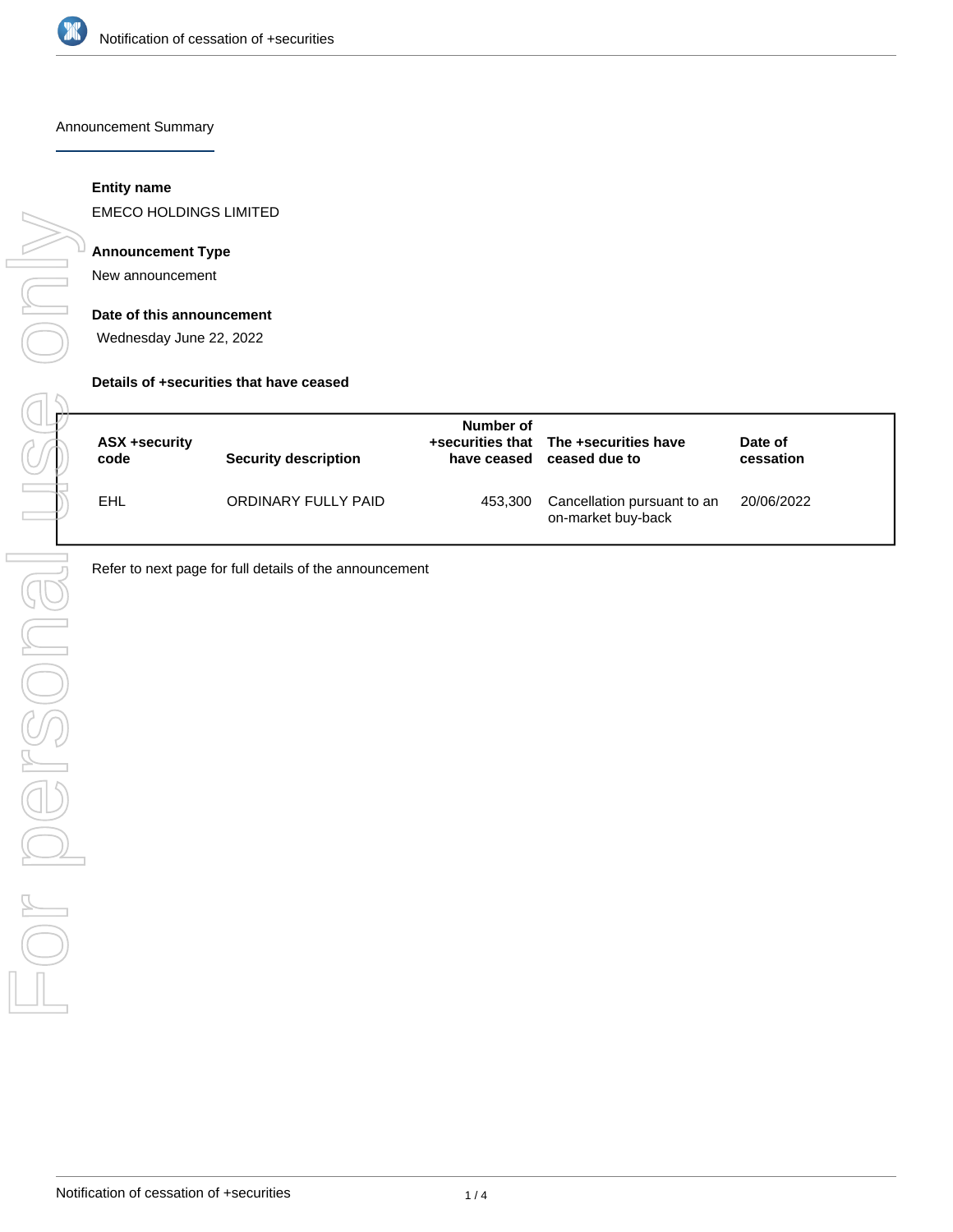

### Part 1 - Announcement Details

# **1.1 Name of +Entity**

EMECO HOLDINGS LIMITED

We (the entity named above) provide the following information about our issued capital.

**1.2 Registered Number Type**

ACN

**Registration Number** 112188815

**1.3 ASX issuer code**

EHL

**1.4 The announcement is** New announcement

# **1.5 Date of this announcement**

22/6/2022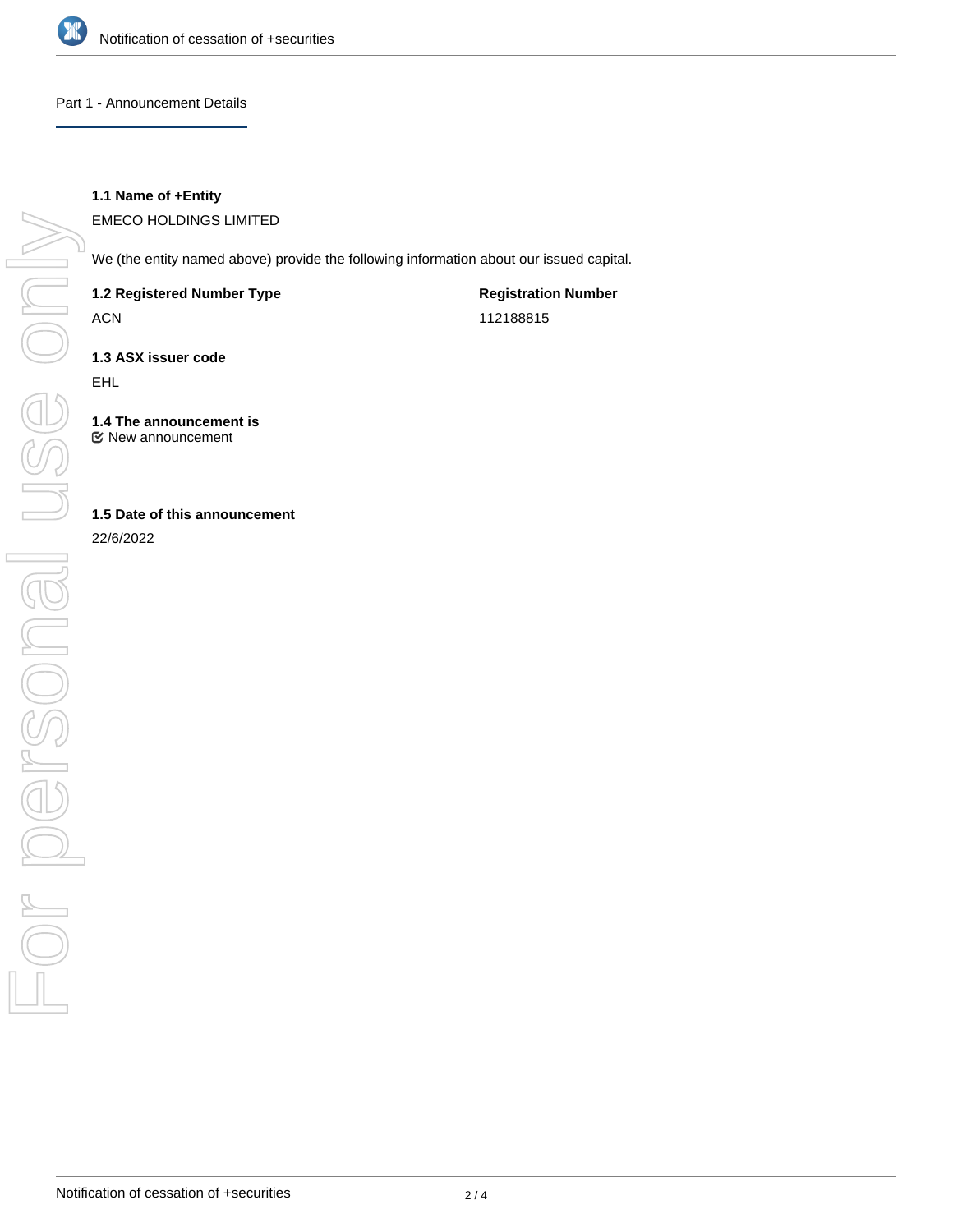

#### Part 2 - Details of +equity securities or +debt securities that have ceased

## **ASX +Security Code and Description**

EHL : ORDINARY FULLY PAID

#### **Quoted +equity securities or +debt securities that have ceased**

## **Number of securities that have ceased**

453,300

# **Reason for cessation**

Cancellation pursuant to an on-market buy-back

# **Date of cessation**

20/6/2022

**Is the entity paying any consideration for the cessation?** Yes

# **In what currency is the consideration being paid?**

AUD - Australian Dollar

# **Total consideration paid or payable for the securities** AUD 350,332.190000000000

### **Any other information the entity wishes to notify to ASX about the cessation?**